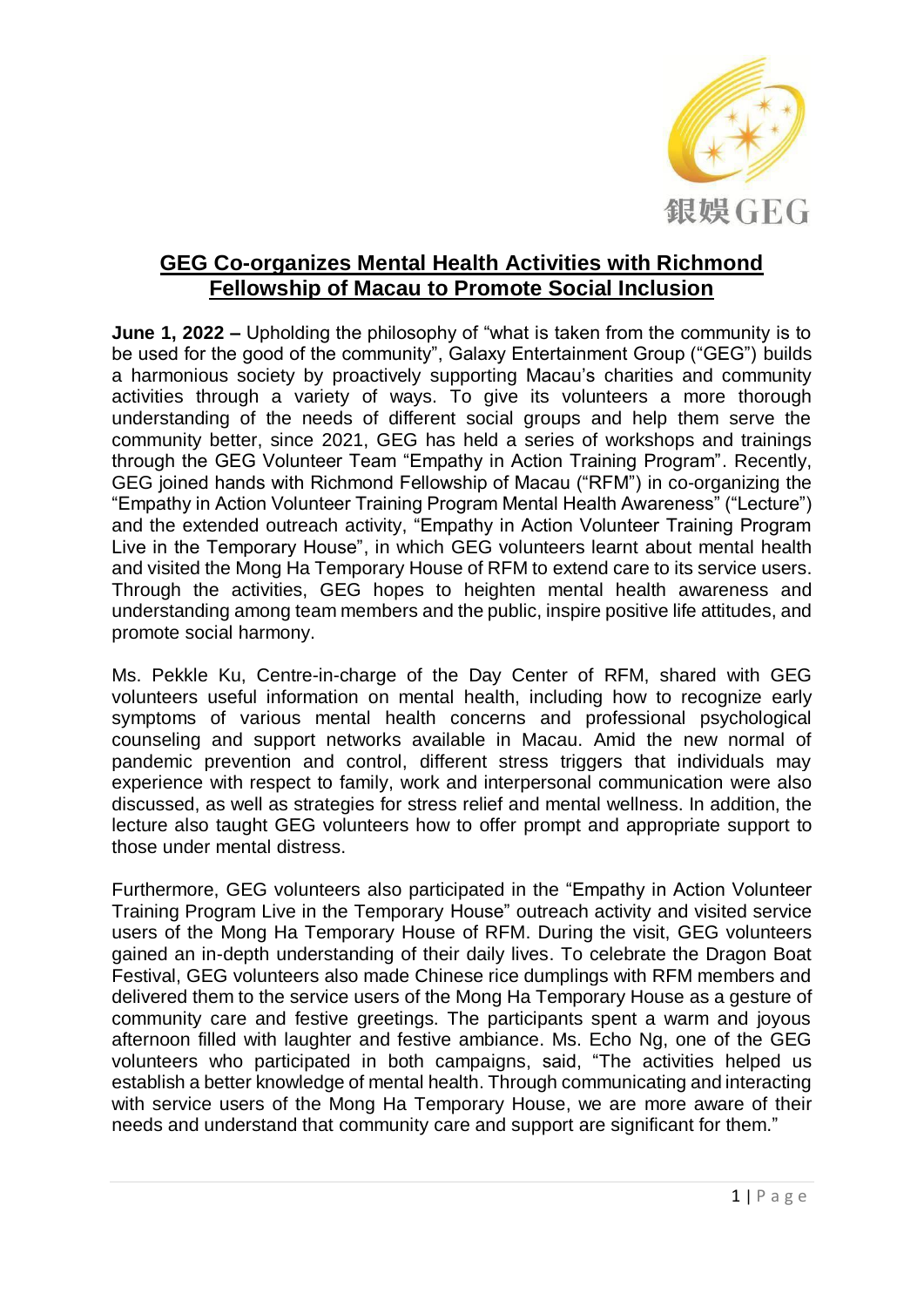

Throughout the years, GEG has been upholding its corporate citizenship pledge of "Community at Heart, Empathy in Action" and collaborating with various local social services organizations and groups to promote positivity. In the past, GEG has invited members of the Day Center of RFM to create unique paintings using alcohol and ink with GEG volunteers to relieve stress through arts; and invited RFM members to the "Mid-Autumn Fun – 'Zero to Hero' Movie Screening and Sharing Session" where they celebrated Mid-Autumn Festival together. Additionally, through the "Empathy in Action Training Program", GEG has also provided a series of trainings and simulation activities to help members of the GEG Volunteer Team nurture their empathy and community engagement, and develop them to become advocates of diversity and inclusion. Moving forward, GEG will continue to make good use of its resources and fulfil its pledge with different sectors.

**– End –**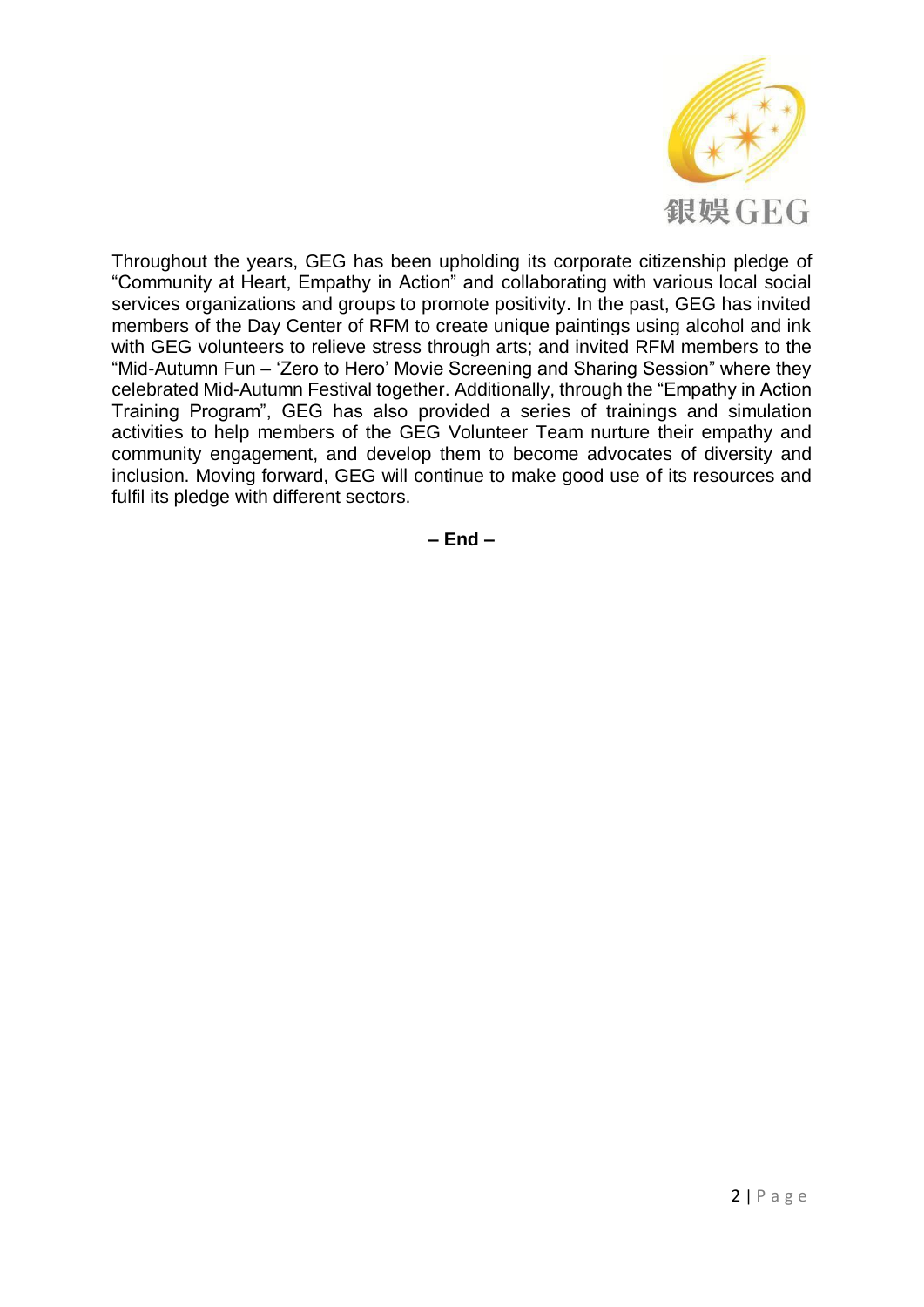

## **Photo Captions**



P001: GEG co-organized the "Empathy in Action Mental Health Awareness" with Richmond Fellowship of Macau to enhance GEG volunteers' knowledge of mental health.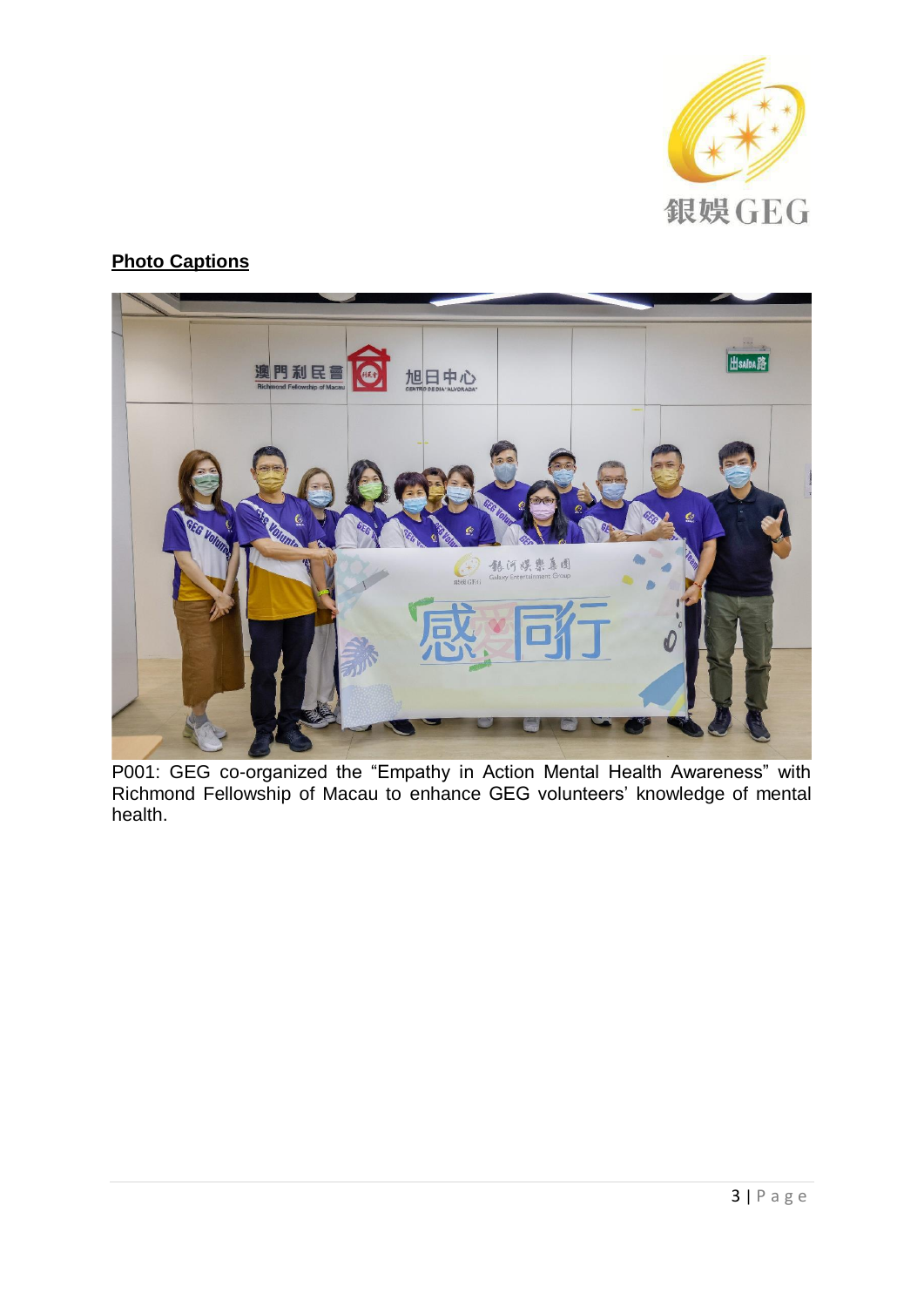



P002: GEG also co-organized the "Empathy in Action Volunteer Training Program Live in the Temporary House" outreach activity for GEG volunteers to visit service users of the Mong Ha Temporary House of RFM to extend care.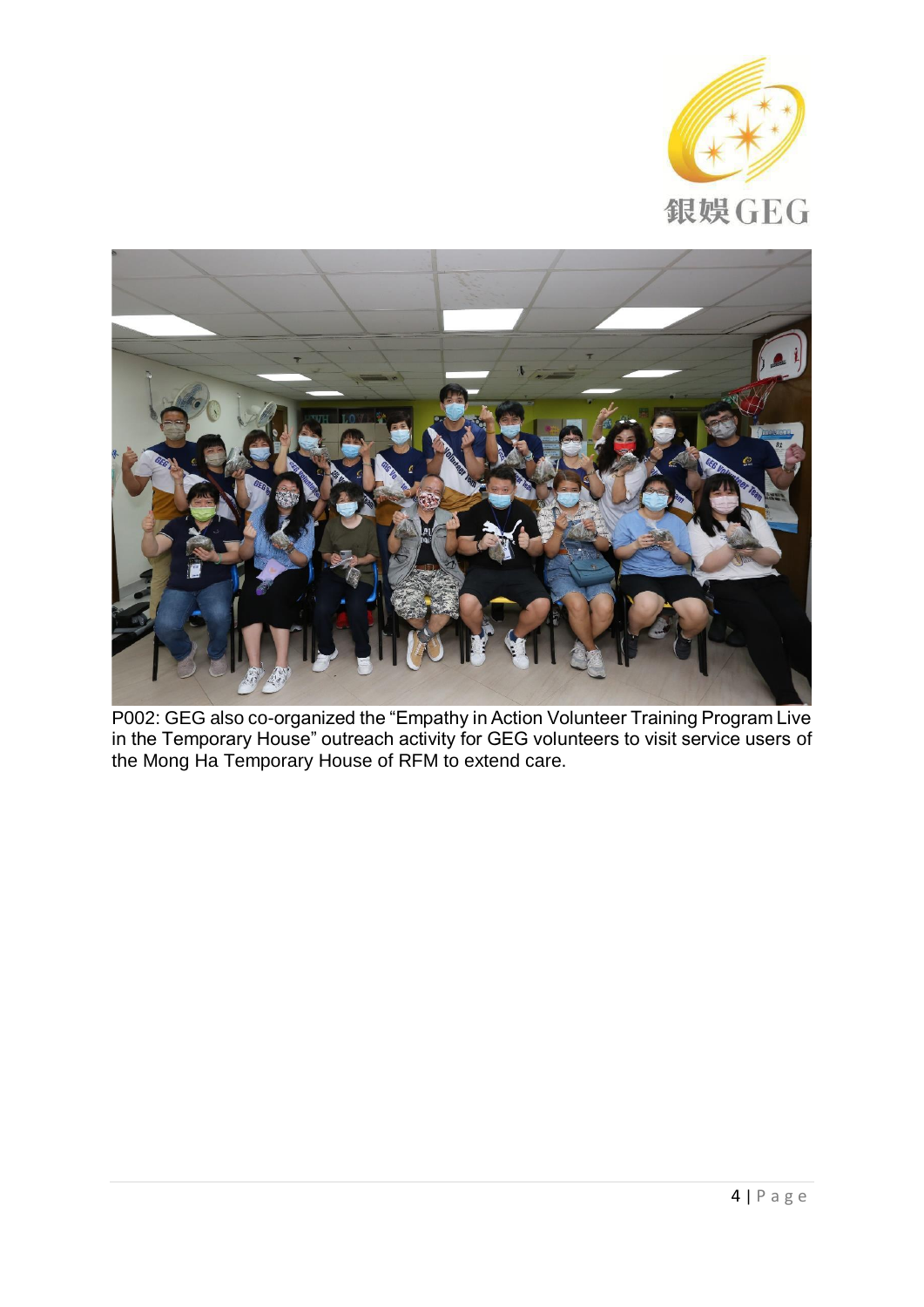



P003: Ms. Pekkle Ku, Centre-in-charge of the Day Center of RFM, shared with GEG volunteers useful information on mental health.